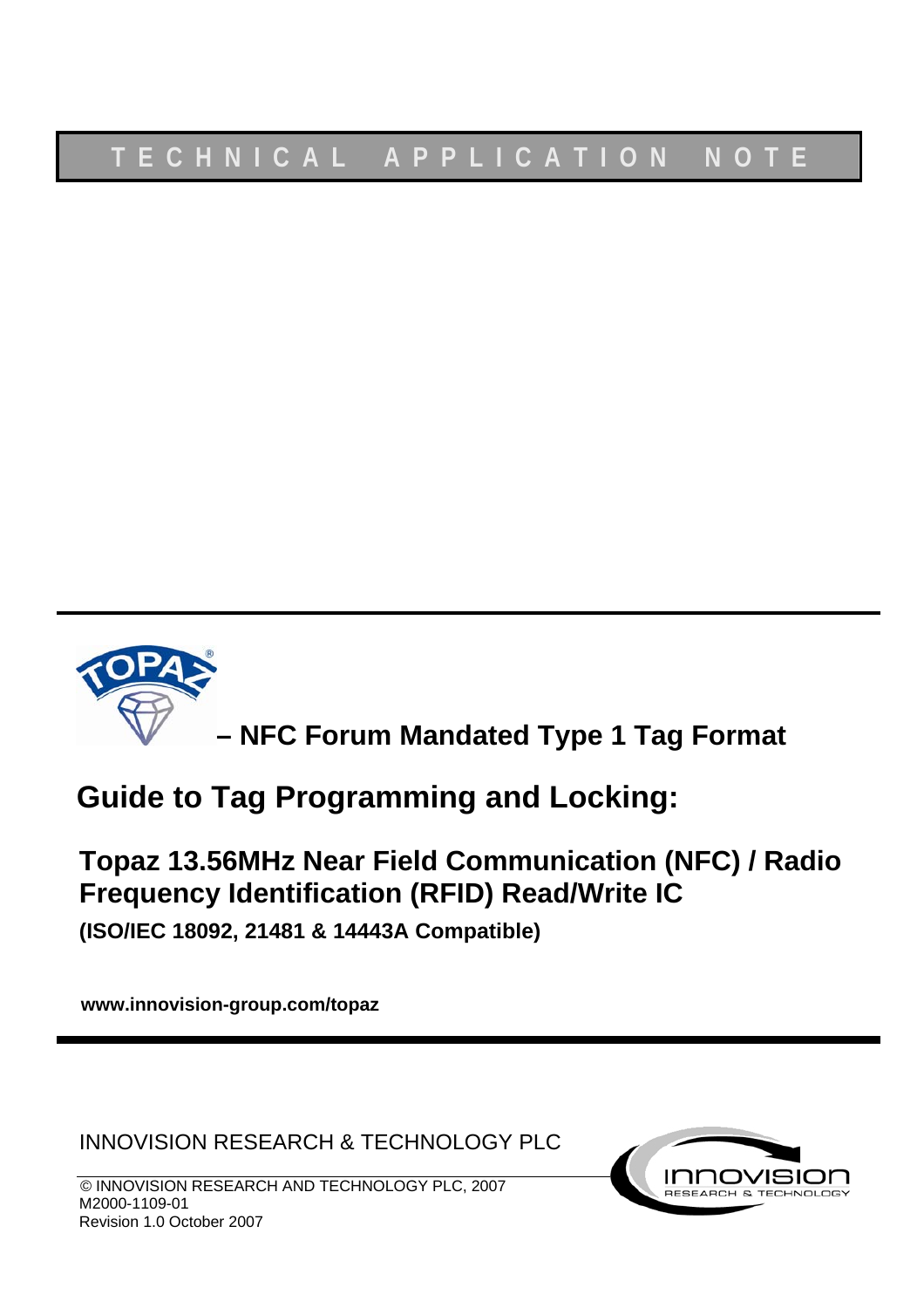# **Table of Contents**

# **Datasheet Revision History**

| <b>Revision</b> | <b>Date</b> | Page(s) | <b>Description</b> |
|-----------------|-------------|---------|--------------------|
| 0. ا            | 10/07       |         | ⊿ St<br>release    |
|                 |             |         |                    |

#### **UK Head Office**

Innovision Research & Technology plc 33 Sheep Street **Cirencester Gloucestershire** GL7 1RQ, UK

Telephone: +44 (0) 1285 888200 Fax: +44 (0) 1285 888190

Email: topaz@innovision-group.com Web: www.innovision-group.com/topaz

© Copyright Innovision Research & Technology plc 2007

All rights are reserved. Reproduction in whole or in part is prohibited without the prior written consent of the copyright owner. The information presented in this document does not form part of any quotation or contract, is believed to be accurate and reliable and may be changed without any notice. No liability will be accepted by the publisher for any consequence of its use. Publication thereof does not convey or imply any license under patent – or any other industrial or technical property rights. These products are not designed for use in life support applications, devices, or systems where malfunction of these products can reasonably be expected to result in personal injury. Innovision Research & Technology plc customers using these products for use in such applications do so on their own risk and agree to fully indemnify Innovision Research & Technology plc for any damages resulting from such improper use.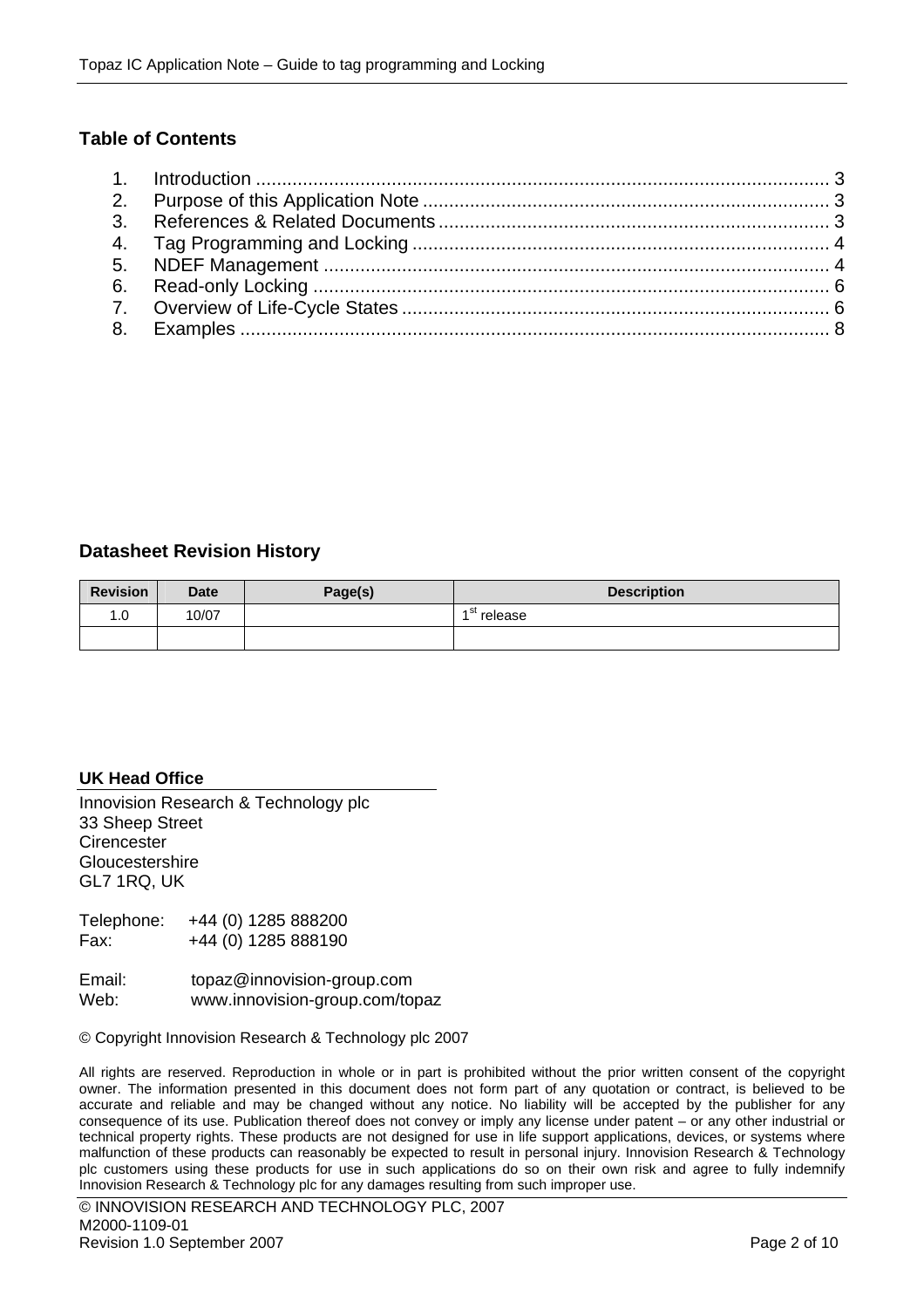# <span id="page-2-0"></span>**1. Introduction**

The Topaz IC, (part number TPZ-201-series), developed by Innovision Research & Technology plc, has been mandated by the NFC Forum as the Type 1 Tag Format, to address Near Field Communication (NFC) and Radio Frequency Identification (RFID) tagging applications working to the ISO/IEC18092, ISO/IEC21481 and ISO/IEC14443A standards.

Topaz is targeted for operation with Near Field Communications (NFC) devices when operating in Reader/Writer mode.

The Topaz IC is a two terminal device designed to be connected to a loop antenna to produce a passive NFC/RFID tag operating in the standard unlicensed 13.56MHz frequency band.

Passive operation means that no battery is required because the Topaz IC gathers its operational energy from the interrogation field generated by the Reader/Writer unit.

The Topaz IC is based on a physical EEPROM array size of 120 bytes and features 96 bytes of user read/write memory. These are arranged as blocks of 8-bytes, allowing individual blocks to be locked into read only operation by contactless command. Once locked, the process is irreversible.

# **2. Purpose of this Application Note**

There are NFC devices now emerging onto the market, eg Nokia 6131 NFC phone and people are setting up trials, schemes and applications using the Type 1 tag format, such as 'Smartposter' and 'Tags in Box' etc.

The purpose of this application note is to help explain and offer guidance for the programming, locking and operation of the Type 1 tag.

It also explains about using an RFID reader to change the type 1 tag to be a *Read-only* operation, ie prevent any future writing of new data.

The typical Smartposter application requires the tag to be programmed with data and then 'locked' into a *Read-only* mode such that nobody can either accidentally or maliciously ever change the data again after the Smartposter has been deployed.

The Type 1 tag based on Topaz IC has the capability to be physically locked so that it is irreversibly locked into a *Read-only* condition.

# **3. References & Related Documents**

Ref [1] – Type 1 Tag Operation Technical Specification (NFCForum-TS-Type-1-Tag-1.0)

Ref [2] – Topaz IC Full Technical Datasheet non-NDA M2000-1057-02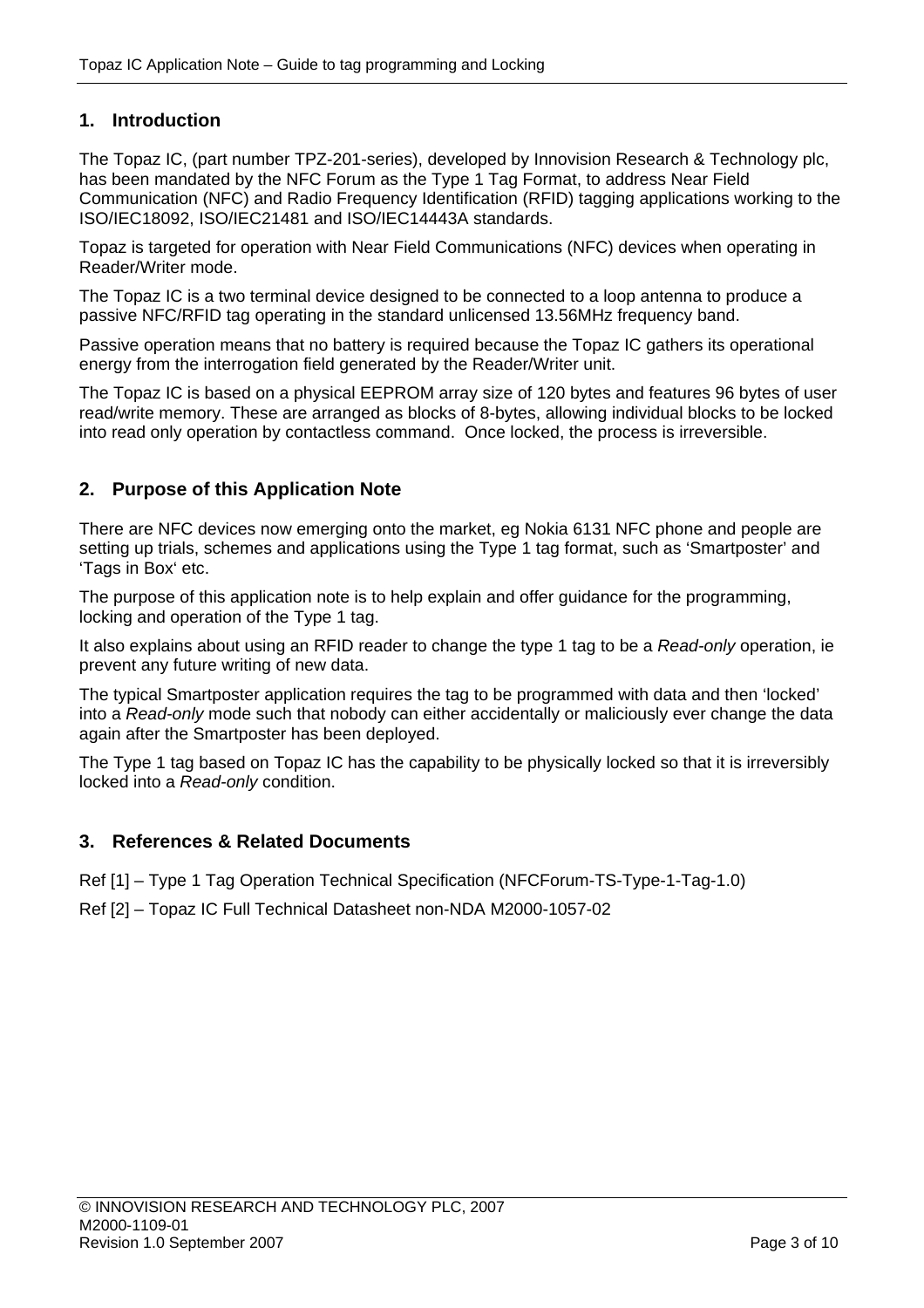# <span id="page-3-0"></span>**4. Tag Programming and Locking**

# **4.1 Programming**

Obviously the Nokia 6131 NFC phone can be used for encoding the Bookmark (URL), Text Message (SMS) or Call Request (Phone number) data and then 'sending', ie programming or writing this data into the tag. See Nokia 6131 NFC handbook for instructions.

However, this is only really suited to low quantity of tags and the standard application software currently available on this phone does not offer the facility to 'lock' the data into the tag by making the tag have a *Read-only* capability.

# **4.2 Innovision Topaz Demonstration Software**

Innovision can supply a software application with a GUI for programming data and locking tags by hand. This software GUI operates with an industry standard RFID reader/writer unit and allows for easy programming and duplication of tags as well as performing the tag locking function.

# **4.3 Commercial Tools**

Data encoding and tag programming tools are also commercially available; eg NFC Tag Manager from Alvin Systems:

<http://www.alvinsystems.com/resources/pdf/NFCTagManager.pdf>

## **5. NDEF Management**

## **5.1 NDEF**

The NFC Forum has defined data formats for the popular use cases of NFC tags. The generic name for this is NFC Data Exchange Format (NDEF). All application data eg Bookmark (URL), Text Message (SMS), Call Request (Phone number), requires encoding into NDEF format before writing or programming into a tag.

# **5.2 Identification as NFC Forum Type 1 Tag**

The memory map of the Type 1 tag has a fixed Header ROM byte called HR0.

To identify the Type 1 tag the high nibble of HR0 is fixed equal to 0001b.

## **5.3 Write Permission**

An NFC Forum compliant device in NFC Forum Reader/Writer Mode should not even attempt to write to a tag unless it is sure that it is a Type 1 tag as confirmed by  $HR0 = 1x<sub>h</sub>$ . This pre-qualification is required to protect against accidental writing and corruption of a non-NDEF application tag such as a transit ticket based on an IC operating with the same proprietary protocol, eg Innovision Jewel IC, which has a different HR0 value.

# **5.4 Confirmation of Presence of NDEF Message**

Although the qualification of the HR0 value will have identified the tag encountered as a Type 1 tag and hence capable of carrying an NDEF message, there may or may not be an actual NDEF message present.

So that an NFC Device can quickly recognise the status of the tag, the first four bytes of memory are allocated for the function of a Capability Container (CC).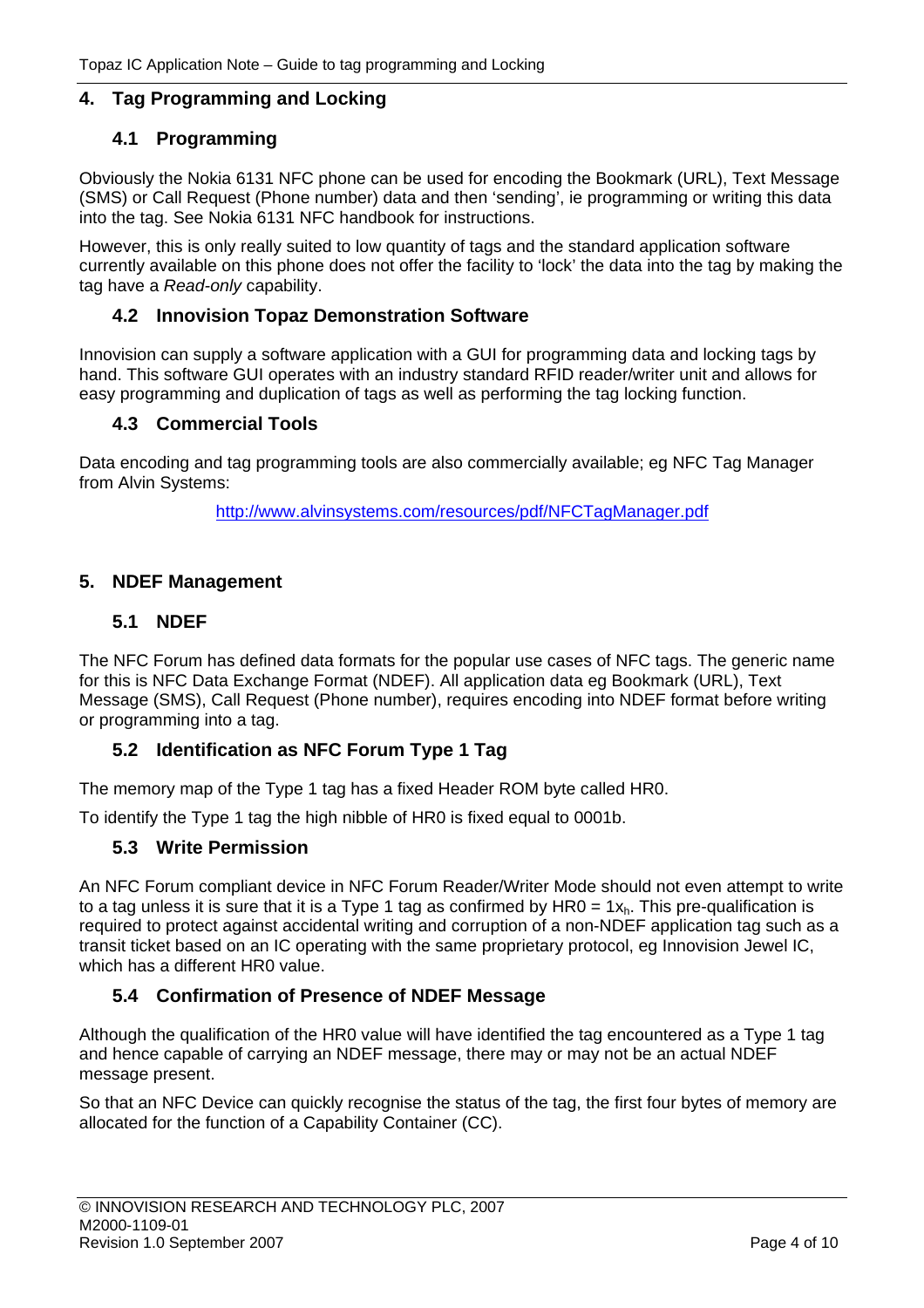## **5.5 Capability Container**

The four bytes allocated for the CC are highlighted on the memory map representation in [Figure 1](#page-4-0)  and labelled as CC0 – CC3

- CC0 when equal to  $E1<sub>h</sub>$ , the NDEF magic number (NMN), indicates that NFC Forum defined NDEF message data is stored in the data area
- CC1 is used to carry the Version Number (VNo) of the Tag Operating document. This provides for future upgrade capability
- CC 2 indicates the physical tag memory size (TMS) of the Type 1 tag. This provides for automatic operation with larger memory size versions of Topaz
- CC 3 is used to indicate the read and write access (RWA) capability of the CC and data area of the Type 1 tag

[Figure 1](#page-4-0) shows an example coding of the CC bytes in a Type 1 tag:

- With NFC Forum defined data (byte  $0 = E1_h$ ),
- Supporting the version 1.0 of the tag operation mapping document (byte  $1 = 10_h$ ),
- With 120 bytes of memory size (byte  $2 = 0E_h$ ),
- With read and write full access granted (byte  $3 = 00_h$ ).

| HR <sub>0</sub> | HR <sub>1</sub> |
|-----------------|-----------------|
| 11 <sub>h</sub> | XX <sub>h</sub> |

|                        |                                                 |                                    |                                     |                                                 | <b>EEPROM Memory Map</b>                                 |                                                               |                 |                 |                   |
|------------------------|-------------------------------------------------|------------------------------------|-------------------------------------|-------------------------------------------------|----------------------------------------------------------|---------------------------------------------------------------|-----------------|-----------------|-------------------|
| Memory<br><b>Block</b> | Byte-0<br>(LSB)                                 | Byte-1                             | Byte-2                              | Byte-3                                          | Byte-4                                                   | Byte-5                                                        | Byte-6          | Byte-7<br>(MSB) | Lock<br>Condition |
| $\mathbf 0$            | $UID-0$                                         | $UID-1$                            | $UID-2$                             | $UID-3$                                         | $UID-4$                                                  | $UID-5$                                                       | 25 <sub>h</sub> |                 | Locked            |
| $\mathbf{1}$           | CC <sub>0</sub><br>(NMN)<br>$=$ E1 <sub>h</sub> | CC <sub>1</sub><br>(Vno)<br>$=10h$ | CC <sub>2</sub><br>(TMS)<br>$=0E_h$ | CC <sub>3</sub><br>(RWA)<br>$=$ 00 <sub>h</sub> | <b>NDEF</b><br>Message<br><b>TLV</b><br>(Tag)<br>$T=03h$ | <b>NDEF</b><br>Message<br><b>TLV</b><br>(Length)<br>$L = 00h$ |                 |                 |                   |
| $\overline{2}$         |                                                 |                                    |                                     |                                                 |                                                          |                                                               |                 |                 |                   |
| 3                      |                                                 |                                    |                                     |                                                 |                                                          |                                                               |                 |                 |                   |
| 4                      |                                                 |                                    |                                     |                                                 |                                                          |                                                               |                 |                 |                   |
| 5                      |                                                 |                                    |                                     |                                                 |                                                          |                                                               |                 |                 |                   |
| 6                      |                                                 |                                    |                                     |                                                 |                                                          |                                                               |                 |                 |                   |
| $\overline{7}$         |                                                 |                                    |                                     |                                                 |                                                          |                                                               |                 |                 |                   |
| 8                      |                                                 |                                    |                                     |                                                 |                                                          |                                                               |                 |                 |                   |
| $\boldsymbol{9}$       |                                                 |                                    |                                     |                                                 |                                                          |                                                               |                 |                 |                   |
| Α                      |                                                 |                                    |                                     |                                                 |                                                          |                                                               |                 |                 |                   |
| B                      |                                                 |                                    |                                     |                                                 |                                                          |                                                               |                 |                 |                   |
| C                      |                                                 |                                    |                                     |                                                 |                                                          |                                                               |                 |                 |                   |
| D                      |                                                 |                                    |                                     |                                                 |                                                          |                                                               |                 |                 | Locked            |
| E                      | LOCK-0<br>$=01h$                                | LOCK-1<br>$=06h$                   | OTP-0                               | OTP-1                                           | OTP-2                                                    | OTP-3                                                         | OTP-4           | OTP-5           | Locked            |

<span id="page-4-0"></span>**Figure 1: Memory map showing Capability Container (CC)** *Initialised* **State**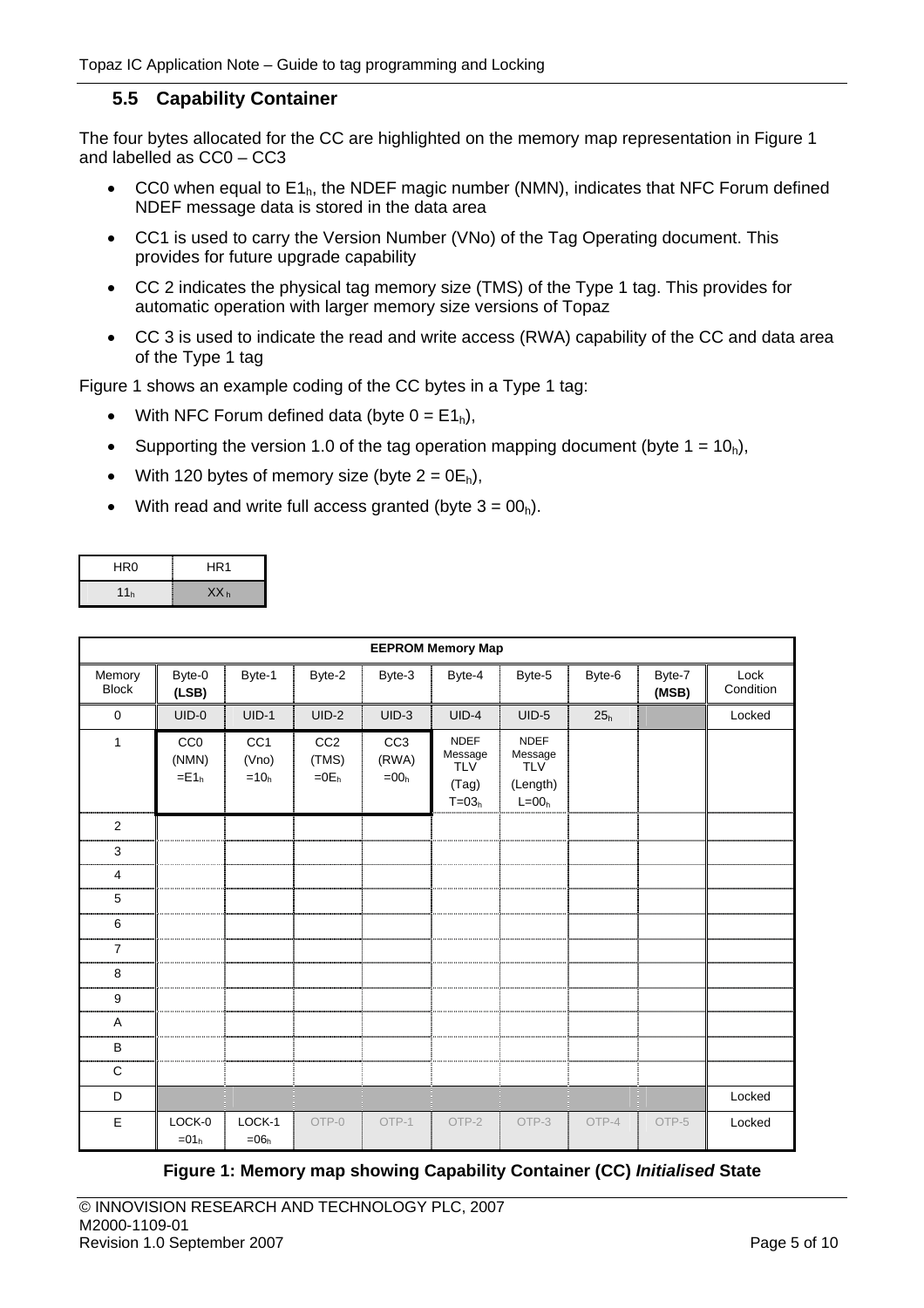# <span id="page-5-0"></span>**5.5 TLV and NDEF storage location**

TLV stands for <Tag>, <Length>, <Value> and is a structure used to introduce the NDEF message location and size within the Type 1 tag, see [Figure 1.](#page-4-0)

Block-1, byte-4 is used as the  $\langle Taq \rangle$ , T=03<sub>h</sub> to indicate an NDEF message.

Block-1, byte-5 is used to show the  $\leq$ Length> of the NDEF message. Here L=00<sub>h</sub>, to indicate a null message.

A more detailed example with a real NDEF message is given in section 8.

# **6. Read-only Locking**

# **6.1 Soft read-only**

There are actually two levels of controlling the change to read-only. The first level is to change the value of the Read Write Access (RWA) indicator in the capability container from 00<sub>h</sub> to 0F<sub>h</sub>. This will indicate to an NFC Device, eg Nokia 6131 NFC phone that the tag is for read-only operation and it will not attempt to over write the data if you try to send new data to the tag. This level is actually reversible given an NFC Device or RFID reader/writer with the correct software and it is perfectly possible to alter the data contents at any time. This "soft" *read-only* is not recommended.

# **6.2 Hard lock read-only**

The most secure method is to physically lock the whole tag memory into 'read-only' mode to make all of the tag data incapable of being changed ever again. Firstly, the CC should be programmed so that the RWA = 0Fh to show the NDEF message to be *Read-only*. Then additionally all of the physical lock bits of the tag should be set by programming the value  $FF<sub>h</sub>$  into both of lock bytes called LOCK-0 and LOCK-1 located in block-E, byte-0 and byte-1.

# **7. Overview of Life-Cycle States**

# **7.1 States**

During the life-cycle of the NFC Forum Type 1 tag it can be considered to be in one of three states as follows:

- 1) *Initialised*
- 2) *Read/write*
- 3) *Read-only*

An NFC Forum Device in reader/writer mode will interpret the Type 1 tag to be in one of these states.

The state will be reflected by the contents of the tag.

# **7.2 Initialised**

A Type 1 tag is considered to be in the *Initialised* state when not in the *Read/write* or *Read-only* states.

The tag contains a valid CC and a TLV, which indicates an NDEF message of zero length.

The tag memory map in [Figure 1](#page-4-0) shows a tag in the *Initialised* state.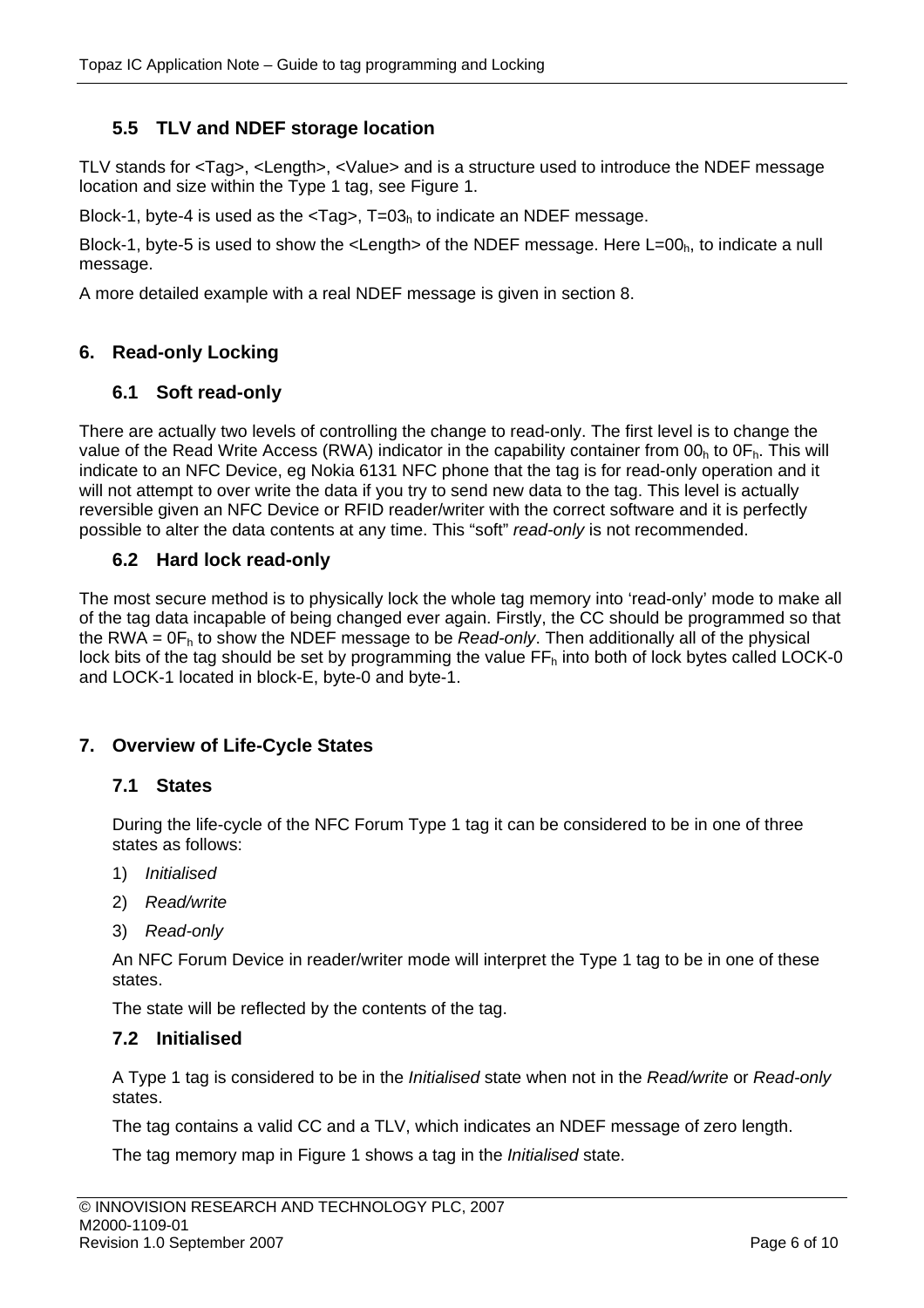# **7.3 Read/write**

A Type 1 tag is considered to be in the *Read/write* state when there is a non-zero length NDEF message present and CC3=00<sub>h</sub>.

# **7.4 Read-only**

A Type 1 tag is considered to be in the *Read-only* state when there is a non-zero length NDEF message present and when CC3=0F<sub>h</sub>.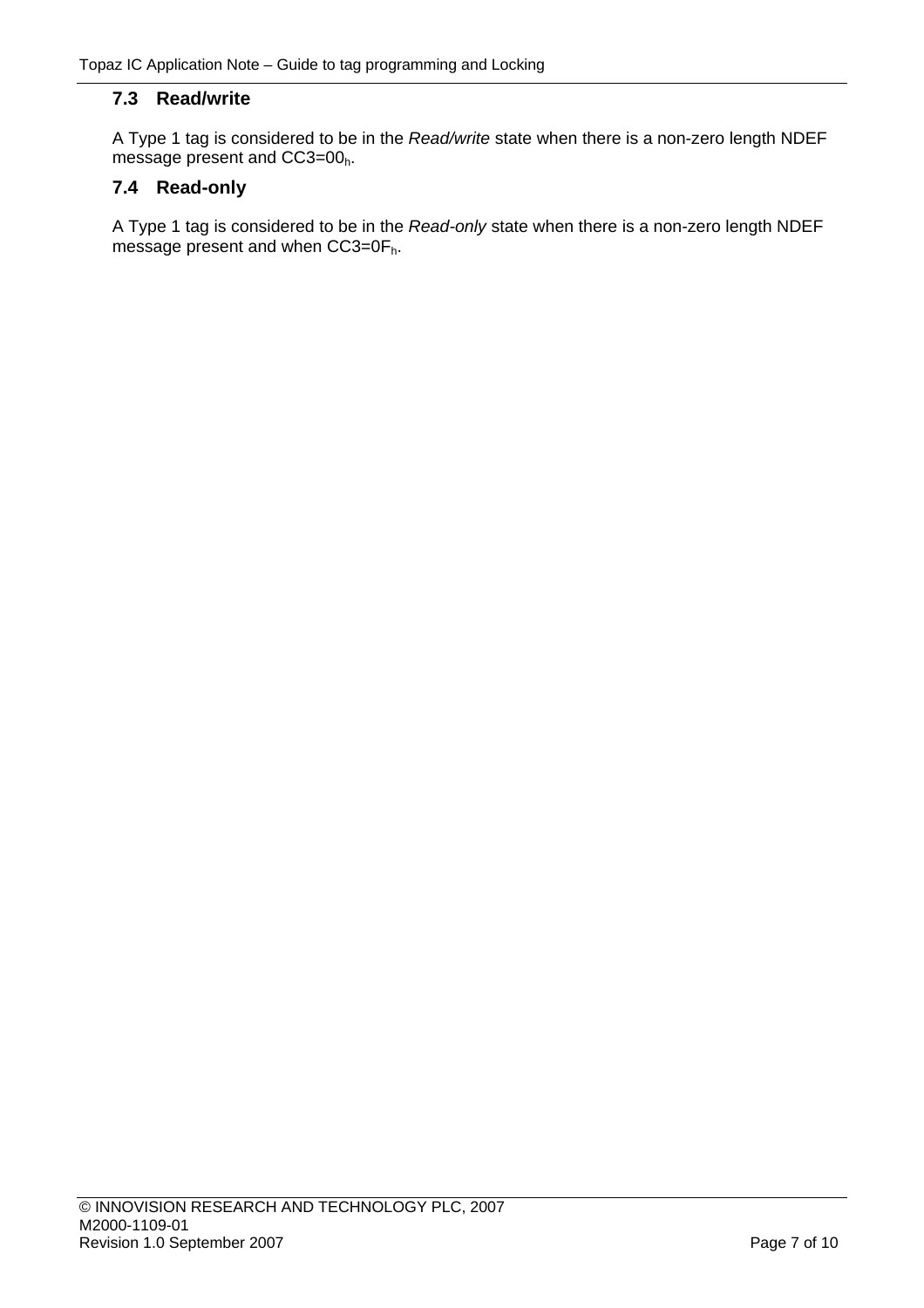# <span id="page-7-0"></span>**8. Examples**

# **8.1 Initialised**

The tag memory map in [Figure 1](#page-4-0) has already shown a tag in the *Initialised* state.

## **8.2 Read/write**

The tag memory map in [Figure 2](#page-7-1) shows a tag containing an NDEF message in the *Read/write* state.

| HR <sub>0</sub> | HR <sub>1</sub> |
|-----------------|-----------------|
| 11 <sub>h</sub> | XX <sub>h</sub> |

|                        |                                       |                                    |                                     |                                    | <b>EEPROM Memory Map</b>                                 |                                                               |                                                                    |                 |                   |
|------------------------|---------------------------------------|------------------------------------|-------------------------------------|------------------------------------|----------------------------------------------------------|---------------------------------------------------------------|--------------------------------------------------------------------|-----------------|-------------------|
| Memory<br><b>Block</b> | Byte-0<br>(LSB)                       | Byte-1                             | Byte-2                              | Byte-3                             | Byte-4                                                   | Byte-5                                                        | Byte-6                                                             | Byte-7<br>(MSB) | Lock<br>Condition |
| $\mathbf 0$            | $UID-0$                               | $UID-1$                            | $UID-2$                             | $UID-3$                            | $UID-4$                                                  | $UID-5$                                                       | 25 <sub>h</sub>                                                    |                 | Locked            |
| $\mathbf{1}$           | CC <sub>0</sub><br>(NMN)<br>$=$ $E1h$ | CC <sub>1</sub><br>(Vno)<br>$=10h$ | CC <sub>2</sub><br>(TMS)<br>$=0E_h$ | CC <sub>3</sub><br>(RWA)<br>$=00h$ | <b>NDEF</b><br>Message<br><b>TLV</b><br>(Tag)<br>$T=03h$ | <b>NDEF</b><br>Message<br><b>TLV</b><br>(Length)<br>$L = 30h$ | <b>NDEF</b><br>Message<br><b>TLV</b><br>(Value)<br>D1 <sub>h</sub> | 02 <sub>h</sub> |                   |
| 2                      | 2B <sub>h</sub>                       | 53 <sub>h</sub>                    | 70 <sub>h</sub>                     | 91 <sub>h</sub>                    | 01 <sub>h</sub>                                          | 06 <sub>h</sub>                                               | 54 <sub>h</sub>                                                    | 02 <sub>h</sub> |                   |
| 3                      | 65 <sub>h</sub>                       | $6E_h$                             | 49 <sub>h</sub>                     | 72 <sub>h</sub>                    | 74 <sub>h</sub>                                          | 51 <sub>h</sub>                                               | 01 <sub>h</sub>                                                    | 1D <sub>h</sub> |                   |
| $\overline{4}$         | 55 <sub>h</sub>                       | 03 <sub>h</sub>                    | $6E_h$                              | 66 <sub>h</sub>                    | 63 <sub>h</sub>                                          | 64 <sub>h</sub>                                               | 65 <sub>h</sub>                                                    | 6D <sub>h</sub> |                   |
| 5                      | $6F_h$                                | $2E_h$                             | 69 <sub>h</sub>                     | $6E_h$                             | $6E_h$                                                   | $6F_h$                                                        | 76 <sub>h</sub>                                                    | 69 <sub>h</sub> |                   |
| 6                      | 73 <sub>h</sub>                       | 69 <sub>h</sub>                    | $6F_h$                              | $6E_h$                             | 2D <sub>h</sub>                                          | 67 <sub>h</sub>                                               | 72 <sub>h</sub>                                                    | $6F_h$          |                   |
| $\overline{7}$         | 75 <sub>h</sub>                       | 70 <sub>h</sub>                    | 2E <sub>h</sub>                     | 63 <sub>h</sub>                    | 6F <sub>h</sub>                                          | 6D <sub>h</sub>                                               | <b>NDEF</b><br>Message<br><b>TLV</b><br>(Tag)<br>$T = FEh$         |                 |                   |
| 8                      |                                       |                                    |                                     |                                    |                                                          |                                                               |                                                                    |                 |                   |
| 9                      |                                       |                                    |                                     |                                    |                                                          |                                                               |                                                                    |                 |                   |
| Α                      |                                       |                                    |                                     |                                    |                                                          |                                                               |                                                                    |                 |                   |
| B                      |                                       |                                    |                                     |                                    |                                                          |                                                               |                                                                    |                 |                   |
| C                      |                                       |                                    |                                     |                                    |                                                          |                                                               |                                                                    |                 |                   |
| D                      |                                       |                                    |                                     |                                    |                                                          |                                                               |                                                                    |                 | Locked            |
| $\mathsf E$            | LOCK-0<br>$=01h$                      | LOCK-1<br>$=60h$                   | OTP-0                               | OTP-1                              | OTP-2                                                    | OTP-3                                                         | OTP-4                                                              | OTP-5           | Locked            |

<span id="page-7-1"></span>**Figure 2 Memory map showing Example NDEF Message in** *Read/Write* **State** 

The <Length> field of the TLV is  $30<sub>h</sub>$ , which indicates an NDEF message of 48 Bytes in length. The NDEF message which is the <Value> part of the TLV structure, starts at block-1, byte-6 and ends at block-7, byte-5.

The TLV with  $\lt$ Tag>, T=FE<sub>h</sub> located at block-7, byte-6, indicates the end of NDEF message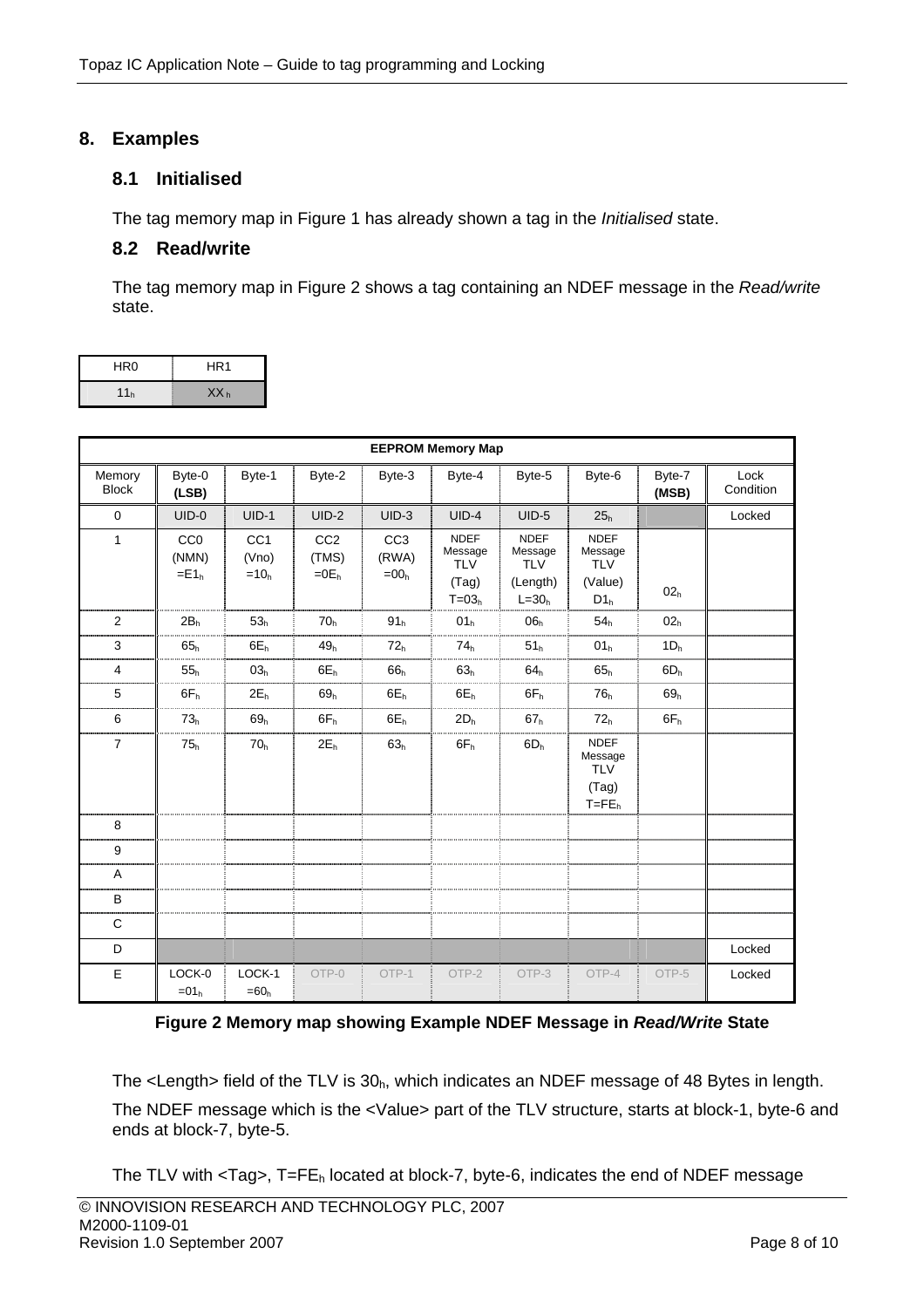storage on this tag.

The Read Write Access (RWA) permission in the  $CC3 = 00<sub>h</sub>$  indicates that the NDEF message is to be fully read/write.

LOCK-0 =  $01<sub>h</sub>$  and LOCK-1 =  $06<sub>h</sub>$ , which are the default values for the *Initialised* tag is as required for all read/write data blocks 1 to  $C_h$  to remain unlocked and therefore capable of being written.

# **8.3 Read-only**

The tag memory map in [Figure 3](#page-8-0) shows a tag containing the same NDEF message in the *Readonly* state.

| HR <sub>0</sub> | HR <sub>1</sub> |
|-----------------|-----------------|
| 11 <sub>h</sub> | XX <sub>h</sub> |

|                        |                                                 |                                    |                                     |                                     | <b>EEPROM Memory Map</b>                                 |                                                               |                                                                    |                 |                   |
|------------------------|-------------------------------------------------|------------------------------------|-------------------------------------|-------------------------------------|----------------------------------------------------------|---------------------------------------------------------------|--------------------------------------------------------------------|-----------------|-------------------|
| Memory<br><b>Block</b> | Byte-0<br>(LSB)                                 | Byte-1                             | Byte-2                              | Byte-3                              | Byte-4                                                   | Byte-5                                                        | Byte-6                                                             | Byte-7<br>(MSB) | Lock<br>Condition |
| $\mathbf 0$            | $UID-0$                                         | $UID-1$                            | $UID-2$                             | $UID-3$                             | $UID-4$                                                  | $UID-5$                                                       | 25 <sub>h</sub>                                                    |                 | Locked            |
| $\mathbf{1}$           | CC <sub>0</sub><br>(NMN)<br>$=$ E1 <sub>h</sub> | CC <sub>1</sub><br>(Vno)<br>$=10h$ | CC <sub>2</sub><br>(TMS)<br>$=0E_h$ | CC <sub>3</sub><br>(RWA)<br>$=0F_h$ | <b>NDEF</b><br>Message<br><b>TLV</b><br>(Tag)<br>$T=03h$ | <b>NDEF</b><br>Message<br><b>TLV</b><br>(Length)<br>$L = 30h$ | <b>NDEF</b><br>Message<br><b>TLV</b><br>(Value)<br>D1 <sub>h</sub> | 02 <sub>h</sub> | Locked            |
| 2                      | 2B <sub>h</sub>                                 | 53 <sub>h</sub>                    | 70 <sub>h</sub>                     | 91 <sub>h</sub>                     | 01 <sub>h</sub>                                          | 06 <sub>h</sub>                                               | 54 <sub>h</sub>                                                    | 02 <sub>h</sub> | Locked            |
| 3                      | 65 <sub>h</sub>                                 | $6E_h$                             | 49 <sub>h</sub>                     | 72 <sub>h</sub>                     | 74 <sub>h</sub>                                          | 51 <sub>h</sub>                                               | 01 <sub>h</sub>                                                    | 1D <sub>h</sub> | Locked            |
| 4                      | 55 <sub>h</sub>                                 | 03 <sub>h</sub>                    | $6E_h$                              | 66 <sub>h</sub>                     | 63 <sub>h</sub>                                          | 64 <sub>h</sub>                                               | 65 <sub>h</sub>                                                    | 6D <sub>h</sub> | Locked            |
| 5                      | $6F_h$                                          | 2E <sub>h</sub>                    | 69 <sub>h</sub>                     | $6E_h$                              | $6E_h$<br>. 1                                            | $6F_h$                                                        | 76 <sub>h</sub>                                                    | 69 <sub>h</sub> | Locked            |
| 6                      | 73 <sub>h</sub>                                 | 69 <sub>h</sub>                    | $6F_h$                              | $6E_h$                              | 2D <sub>h</sub>                                          | 67 <sub>h</sub>                                               | 72 <sub>h</sub>                                                    | $6F_h$          | Locked            |
| $\overline{7}$         | 75 <sub>h</sub>                                 | 70 <sub>h</sub>                    | $2E_h$                              | 63 <sub>h</sub>                     | $6F_h$                                                   | 6D <sub>h</sub>                                               | <b>NDEF</b><br>Message<br><b>TLV</b><br>(Tag)<br>$T = FEh$         |                 | Locked            |
| 8                      |                                                 |                                    |                                     |                                     |                                                          |                                                               |                                                                    |                 | Locked            |
| 9                      |                                                 |                                    |                                     |                                     |                                                          |                                                               |                                                                    |                 | Locked            |
| Α                      |                                                 |                                    |                                     |                                     |                                                          |                                                               |                                                                    |                 | Locked            |
| B                      |                                                 |                                    |                                     |                                     |                                                          |                                                               |                                                                    |                 | Locked            |
| $\mathsf{C}$           |                                                 |                                    |                                     |                                     |                                                          |                                                               |                                                                    |                 | Locked            |
| D                      |                                                 |                                    |                                     |                                     |                                                          |                                                               |                                                                    |                 | Locked            |
| E                      | LOCK-0<br>$=$ FF <sub>h</sub>                   | LOCK-1<br>$=$ FF <sub>h</sub>      | OTP-0                               | OTP-1                               | OTP-2                                                    | OTP-3                                                         | OTP-4                                                              | OTP-5           | Locked            |

#### <span id="page-8-0"></span>**Figure 3 Memory map showing Example NDEF Message in** *Read-only* **State**

The Read Write Access (RWA) permission in the CC3 =  $0F_h$  indicates that the NDEF message is to be *Read-only*, ie write permission denied.

LOCK-0 =  $FF<sub>h</sub>$  and LOCK-1 = FF, set the tag such that all blocks are now locked permanently to read-only operation. An NFC device will fail should it attempt to send data to this tag.